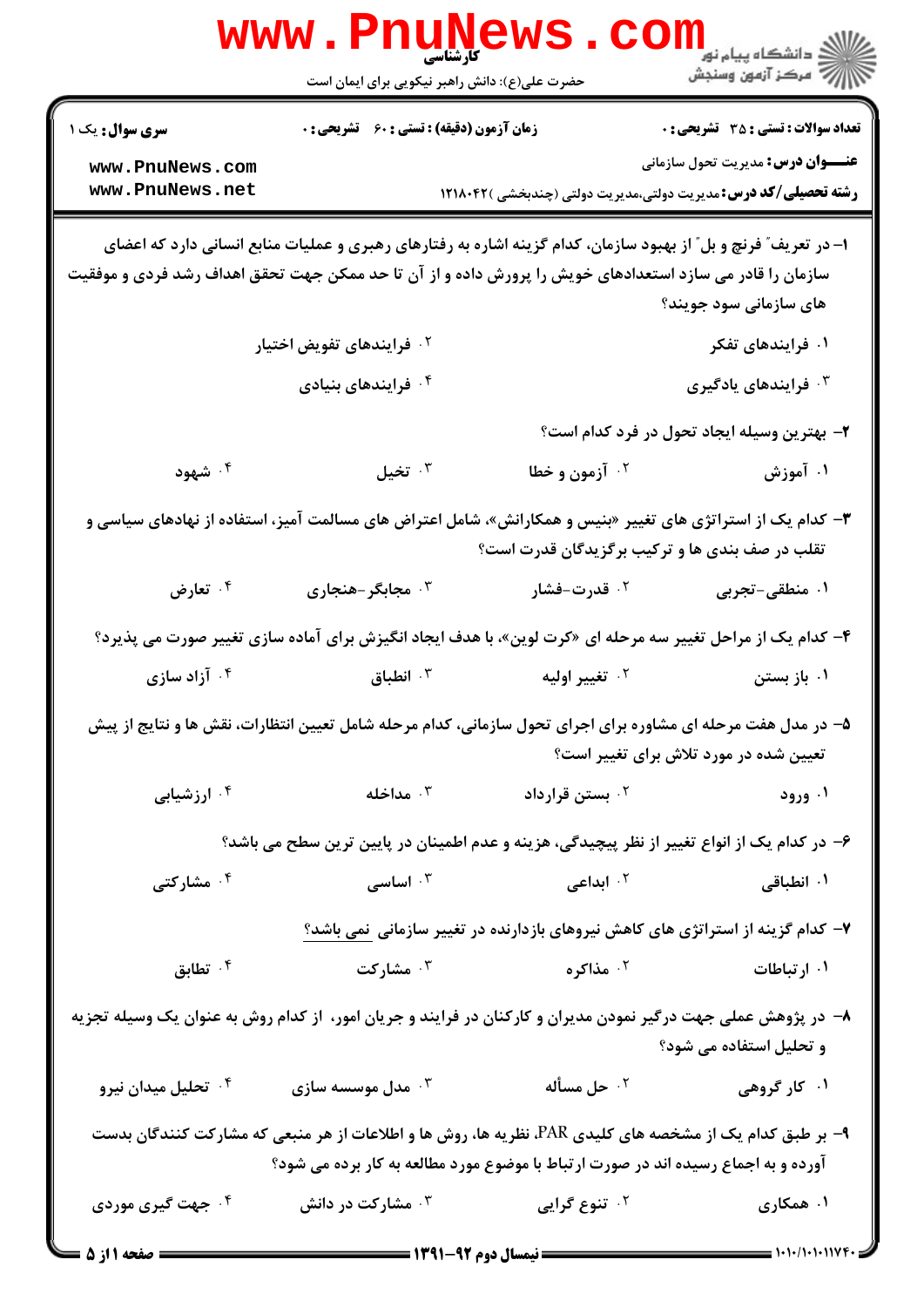|                                    | WWW.Pnune                                          | حضرت علی(ع): دانش راهبر نیکویی برای ایمان است                                                                                                                                                                                       | ران دانشگاه پيام نور<br>ا <mark>ر</mark> ≫مرکز آزمون وسنجش                             |  |
|------------------------------------|----------------------------------------------------|-------------------------------------------------------------------------------------------------------------------------------------------------------------------------------------------------------------------------------------|----------------------------------------------------------------------------------------|--|
| <b>سری سوال : ۱ یک</b>             | <b>زمان آزمون (دقیقه) : تستی : 60 گشریحی : 0</b>   |                                                                                                                                                                                                                                     | <b>تعداد سوالات : تستی : 35 تشریحی : 0</b>                                             |  |
| www.PnuNews.com<br>www.PnuNews.net |                                                    | <b>رشته تحصیلی/کد درس:</b> مدیریت دولتی،مدیریت دولتی (چندبخشی )۱۲۱۸۰۴۲                                                                                                                                                              | <b>عنـــوان درس:</b> مدیریت تحول سازمانی                                               |  |
|                                    |                                                    |                                                                                                                                                                                                                                     |                                                                                        |  |
|                                    | <b>گ تغییر سریع و ناگهانی- مشارکت نخبگان</b>       |                                                                                                                                                                                                                                     | •ا– کدام گزینه از ویژگیهای «کایزن» می باشد؟<br>۰۱ تغییر تدریجی و پیوسته- مشارکت نخبگان |  |
|                                    | <sup>۴ .</sup> تغییر سریع و ناگهانی- مشارکت فراگیر |                                                                                                                                                                                                                                     | ۰۳ تغییر تدریجی و پیوسته- مشارکت فراگیر                                                |  |
|                                    |                                                    |                                                                                                                                                                                                                                     |                                                                                        |  |
|                                    |                                                    | ۱۱- طراحی شغل، رفتارهای مدیریتی، کارآموزی و تنوع گروه کاری، جزء کدام دسته از عوامل سازمانی کلیدی در ارتباط با                                                                                                                       | خلاقیت به شمار می آیند؟                                                                |  |
| عوامل دور $\cdot$ ۴                | عوامل نزدیک $\cdot^{\mathsf{y}}$                   | <sup>۲.</sup> خط مشی ها                                                                                                                                                                                                             | ۰۱ راهبردها                                                                            |  |
|                                    |                                                    |                                                                                                                                                                                                                                     | ۱۲- در کدام گزینه به سه نوع اصلی نوآوری اشاره شده است؟                                 |  |
|                                    | <sup>۲.</sup> فرایندی، شناختی، انتقالی             |                                                                                                                                                                                                                                     | ۰۱ فرایند، کالا/خدمت، استراتژی                                                         |  |
|                                    | ۰۴ تمرکز، هزینه،کیفیت                              |                                                                                                                                                                                                                                     | بودجه بندی، سازماندهی، تجهیزات $\cdot$                                                 |  |
|                                    |                                                    | ۱۳– کدام گزینه بیانگر برچسب اجتماعی است که از طریق ارزشهای مشترک، تدبیرهای نمادین و آرمانهای اجتماعی اعضای                                                                                                                          | سازمان را به بهم پیوند می دهد؟                                                         |  |
| ۰۴ فرهنگ سازمان                    | ۰ <sup>۳</sup> پژوهش عملی                          | ۰ <sup>۲</sup> بهبود سازمان                                                                                                                                                                                                         | ۰۱ استراتژی سازمان                                                                     |  |
|                                    |                                                    | ۱۴– از خود بیگانگی و از دست دادن هویت و سرخوردگی از محیط و پوچ گرایی از عوارض حاکم بودن کدام نوع از ارزش ها                                                                                                                         | مىباشد؟                                                                                |  |
| ۰ <sup>۴ ا</sup> رزش های کارکردی   | ۰ <sup>۳</sup> ارزش های بومی                       | ۰ <sup>۲</sup> ارزش های پایدار                                                                                                                                                                                                      | ۰۱ ارزش های اساسی                                                                      |  |
|                                    |                                                    | ۱۵- کدام گزینه مراحل چرخه کیفیت(PDCA)دمینگ را به ترتیب نشان می دهد؟                                                                                                                                                                 |                                                                                        |  |
|                                    | ۰ <sup>۲</sup> آزمایش-طرح-اجرا-بازخورد             |                                                                                                                                                                                                                                     | ۰۱ طرح-آزمایش-بازخورد-اجرا                                                             |  |
|                                    | ۰۴ بازخورد-اجرا-طرح-آزمایش                         |                                                                                                                                                                                                                                     | ٣. بازخورد-طرح-آزمايش-اجرا                                                             |  |
|                                    |                                                    | ۱۶– کدام ویژگی سازمانهای یاد گیرنده، این قابلیت را به افراد می دهد که مسائل را به صورت کل واحد ببینند؟                                                                                                                              |                                                                                        |  |
| ۰۴ تفکر سیستمی                     | ۰۳ تفکر علمی                                       | ۰ <sup>۲</sup> تفکر ابداعی                                                                                                                                                                                                          | ۰۱ تفکر خلاق                                                                           |  |
|                                    |                                                    | ۱۷–بر اساس کدام یک از الگوهای ویژه برای هدایت فعالیتهای پژوهشی OD، شناخت مسأله با استفاده از مراکز مدل و تعیین<br>اینکه آیا سه لایهٔ فرهنگی، فنی و سیاسی کاملاً از هم بازند یا بسته اند و یا محکم به هم بافته شده اند صورت می گیرد؟ |                                                                                        |  |
|                                    | ۰۲ مدل «تی چی»                                     |                                                                                                                                                                                                                                     | ۰۱ مدل«نادلر-توشمن»                                                                    |  |
|                                    | ۰۴ مدل «بلانچارد»                                  |                                                                                                                                                                                                                                     | ۰۳ مدل «بورک-لیتوین»                                                                   |  |
| <b>= صفحه 2 از 5 =</b>             |                                                    |                                                                                                                                                                                                                                     |                                                                                        |  |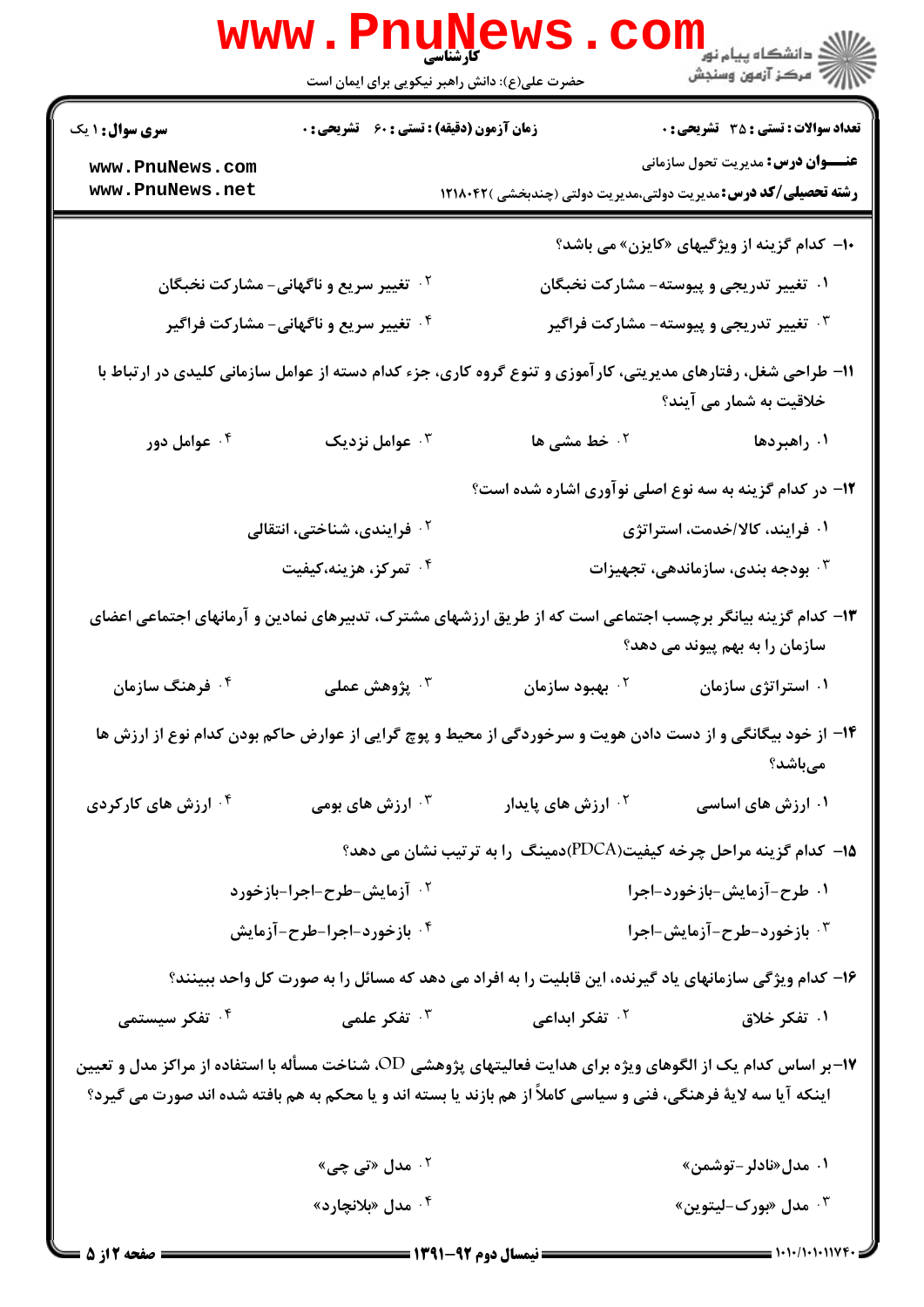|                                                                                                                                                                                                                                     |                                                            |                              | <b>WWW.Pnungews.com</b>                                                                                            |  |  |
|-------------------------------------------------------------------------------------------------------------------------------------------------------------------------------------------------------------------------------------|------------------------------------------------------------|------------------------------|--------------------------------------------------------------------------------------------------------------------|--|--|
| <b>سری سوال : ۱ یک</b>                                                                                                                                                                                                              | زمان آزمون (دقیقه) : تستی : 60 گشریحی : 0                  |                              | <b>تعداد سوالات : تستی : 35 تشریحی : 0</b>                                                                         |  |  |
| www.PnuNews.com<br>www.PnuNews.net                                                                                                                                                                                                  |                                                            |                              | <b>عنـــوان درس:</b> مدیریت تحول سازمانی<br><b>رشته تحصیلی/کد درس:</b> مدیریت دولتی،مدیریت دولتی (چندبخشی )۱۲۱۸۰۴۲ |  |  |
| ۱۸− کدام یک از انواع تحلیل در پژوهشهای OD، هنگامی که با داده های کیفی سر و کار داریم مورد استفاده قرار می گیرد؟                                                                                                                     |                                                            |                              |                                                                                                                    |  |  |
| ۰۴ تحلیل مقایسه ای                                                                                                                                                                                                                  | ۰۳ تحلیل مفهومی                                            | ۰۲ تحلیل بخشی                | ۰۱ تحلیل محتوایی                                                                                                   |  |  |
|                                                                                                                                                                                                                                     |                                                            |                              | ۱۹- «پتن» در سال ۱۹۹۴ ارزیابی توسعه یافته را چه نوع ارزیابی مطرح کرد؟                                              |  |  |
|                                                                                                                                                                                                                                     | <sup>۲</sup> ۰ ارزیابی، بعد از طراحی یک برنامه آغاز می شود |                              | ۰۱ ارزیابی، قبل از طراحی یک برنامه آغاز می شود                                                                     |  |  |
|                                                                                                                                                                                                                                     | <sup>۴.</sup> ارزیابی، فرایندی گذشته نگر است               |                              | ارزیابی، رویدادی محصول مدار است $\cdot$                                                                            |  |  |
| <b>۲۰</b> - کدام گزینه از راهبردهای اصلی مدیریت مشارکتی می باشد؟                                                                                                                                                                    |                                                            |                              |                                                                                                                    |  |  |
|                                                                                                                                                                                                                                     | ۰ <sup>۲</sup> سهیم شدن در اطلاعات                         |                              | ۰۱ سهیم شدن در هزینه ها                                                                                            |  |  |
|                                                                                                                                                                                                                                     | ۰۴ توسعه مهارتهای مدیریتی                                  |                              | <b>۴ وانعطاف پذیری در اخذ تصمیمات</b>                                                                              |  |  |
| <b>۲۱</b> - در کدام مرحله از مراحل جلسه های رویارویی(از فنون جامعOD)، "مدیر ضمن بیان کل اهداف جلسه، لزوم بحث آزاد و باز<br>را در مورد حل مشکلات اظهار می دارد و روشن می کند که افراد به خاطر آنچه می گویند تنبیه <u>نمی</u> شوند ؒ؟ |                                                            |                              |                                                                                                                    |  |  |
| ۰۴ تجدید نظر                                                                                                                                                                                                                        | جوسازی $\cdot^{\mathsf{r}}$                                | ۰ <sup>۲</sup> مشارکت        | ۰۱ گردآوری اطلاعات                                                                                                 |  |  |
|                                                                                                                                                                                                                                     |                                                            |                              | ۲۲- کدام نظریه با گرایش سیستمی به تعیین هدفها و ارزیابی آنها بر اساس نتایج، به بهبود عملکرد و رضایت منجر می شود؟   |  |  |
|                                                                                                                                                                                                                                     | ۰ <sup>۲</sup> مدیریت بر مبنای هدف                         |                              | ۰۱ کیفیت زندگی کاری                                                                                                |  |  |
| ۰۴ مدیریت بر مبنای فرایند                                                                                                                                                                                                           |                                                            |                              | ۰ <sup>۳ س</sup> یستمهای فنی اجتماعی $\cdot$                                                                       |  |  |
| وجود دارد ؒ.                                                                                                                                                                                                                        |                                                            |                              |                                                                                                                    |  |  |
| ۰۴ مأموريت-برنامه ها                                                                                                                                                                                                                | ۰ <sup>۳</sup> مأموريت-اهداف                               | ۰ <sup>۲</sup> ساختار-شغل    | ۰۱ ساختار-محیط                                                                                                     |  |  |
| ۲۴– در کدام یک از موج های مدیریت کیفیت جامع، آموزش به عنوان تنها راه گریزناپذیر تعالی کارکنان و مدیران و حیات<br>سازمان شناخته می شود؟                                                                                              |                                                            |                              |                                                                                                                    |  |  |
| ۰۴ موج چهارم کیفیت                                                                                                                                                                                                                  | ۰۳ موج سوم کیفیت                                           | ۰ <sup>۲</sup> موج دوم کیفیت | ۰۱ موج اول کیفیت                                                                                                   |  |  |
| ۲۵- کدام نگرش، راه گشای قلمرو گسترده غنی سازی شغل بوده و ریشه در گرایش سیستم های فنی-اجتماعی در مدیریت<br>دارد؟                                                                                                                     |                                                            |                              |                                                                                                                    |  |  |
| ۰ <sup>۴</sup> کیفیت زندگی کاری                                                                                                                                                                                                     | نترل کیفیت جامع $\cdot$ ۳                                  | ۰ <sup>۲</sup> گردش مشاغل    | ۰۱ توسعه شغل                                                                                                       |  |  |
|                                                                                                                                                                                                                                     |                                                            |                              |                                                                                                                    |  |  |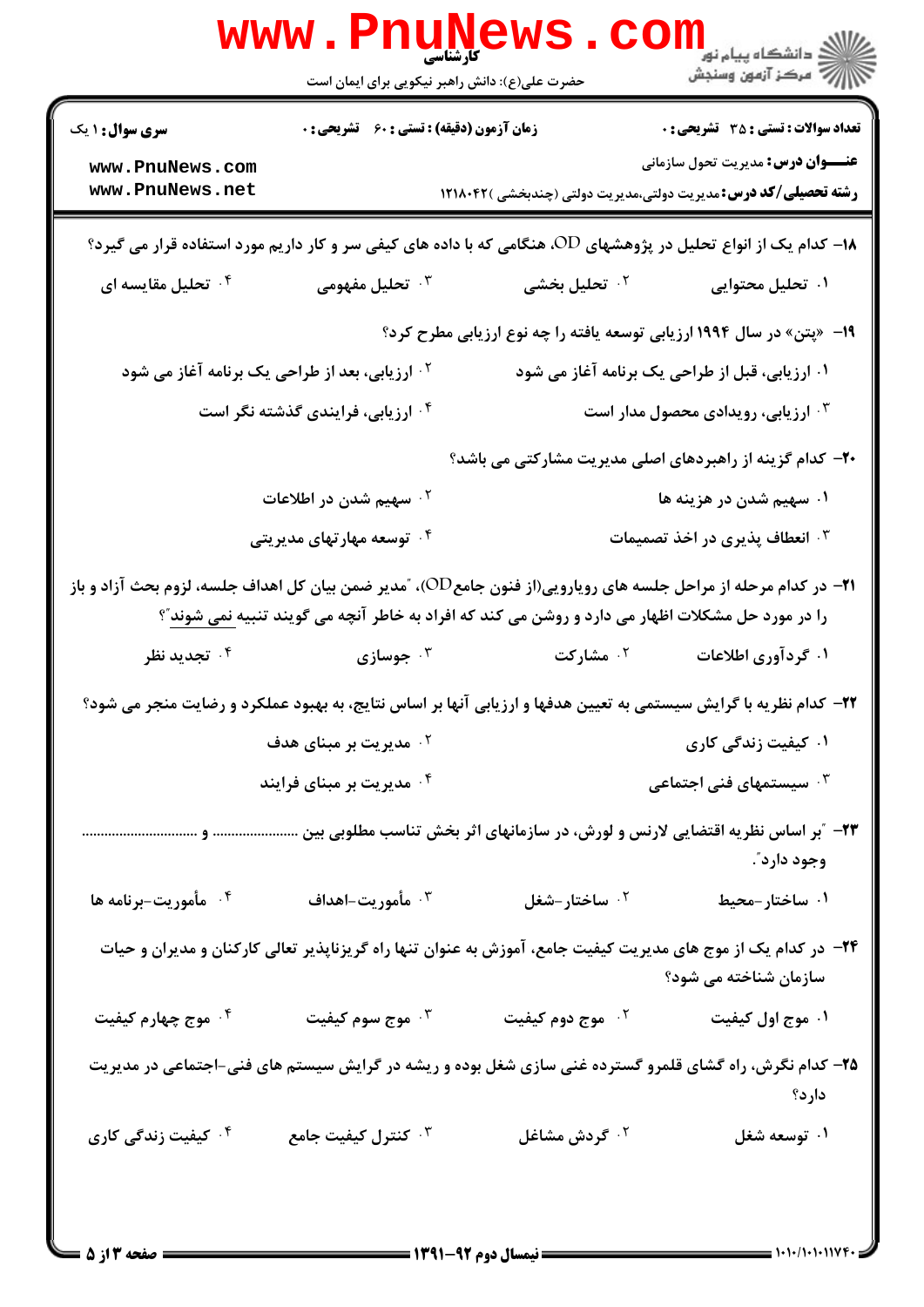|                                                                                                                                                                                                                       | WWW . PILLIN<br>کارشناسی<br>حضرت علی(ع): دانش راهبر نیکویی برای ایمان است |                                                                                                             | دانشگاه پيام نور <mark>- -</mark><br>  <i>  &gt; مرکز</i> آزمون وسنجش |  |  |
|-----------------------------------------------------------------------------------------------------------------------------------------------------------------------------------------------------------------------|---------------------------------------------------------------------------|-------------------------------------------------------------------------------------------------------------|-----------------------------------------------------------------------|--|--|
| <b>سری سوال : ۱ یک</b>                                                                                                                                                                                                | <b>زمان آزمون (دقیقه) : تستی : 60 ٪ تشریحی : 0</b>                        |                                                                                                             | <b>تعداد سوالات : تستی : 35 تشریحی : 0</b>                            |  |  |
| www.PnuNews.com<br>www.PnuNews.net                                                                                                                                                                                    |                                                                           | <b>رشته تحصیلی/کد درس:</b> مدیریت دولتی،مدیریت دولتی (چندبخشی )۱۲۱۸۰۴۲                                      | <b>عنـــوان درس:</b> مدیریت تحول سازمانی                              |  |  |
| <b>۲۶</b> – کدام گزینه از ابتدایی ترین فنون مداخله گروهی است که از متن پویایی گروه «کرت لوین» نشأت گرفته است؟                                                                                                         |                                                                           |                                                                                                             |                                                                       |  |  |
| ۰۴ آموزش عملی                                                                                                                                                                                                         | ۰ <sup>۳</sup> مدیریت شبکه                                                | ۰ <sup>۲</sup> آموزش حساسیت                                                                                 | ۰۱ بررسی-بازخورد                                                      |  |  |
| ۲۷– کدام یک از فنون جدید تحول از دادن پند و اندرز پرهیز می کند و از روشهای خاص و پیچیده استفاده کرده و یک<br>وابستگی کامل برای درمان جو ایجاد می کند به طوری که بتواند برای پرورش فردی و تغییر گروهی به او کمک نماید؟ |                                                                           |                                                                                                             |                                                                       |  |  |
|                                                                                                                                                                                                                       | ۰ <sup>۲</sup> میانجی گری شخص ثالث                                        |                                                                                                             | ۰۱ مشاوره-فرایند                                                      |  |  |
|                                                                                                                                                                                                                       | ۰۴ بررسی-بازخورد                                                          |                                                                                                             | تيم سازى $\cdot^{\mathsf{r}}$                                         |  |  |
| ۲۸- گرایش بررسی-بازخورد به عنوان بخشی از مداخله های کدام سیستم مدیریت رنسیس لیکرت به کار می رود؟                                                                                                                      |                                                                           |                                                                                                             |                                                                       |  |  |
| $\mathfrak{e} \cdot \mathfrak{e}$ سيستم $\mathfrak{e} \cdot \mathfrak{e}$                                                                                                                                             | $\mathfrak{r}$ ۰۳ سیستم (۳ $\mathfrak{r}$                                 | ۰ <sup>۲</sup> سیستم(۲)                                                                                     | ۰۱ سیستم(۱)                                                           |  |  |
| <b>۲۹</b> - در یک شخصیت سالم کدام یک از« حالتهای من» دیده می شود؟                                                                                                                                                     |                                                                           |                                                                                                             |                                                                       |  |  |
| ۰۴ هر سه حالت                                                                                                                                                                                                         | ۰ <sup>۳</sup> من بزرگسالی                                                | <sup>٢</sup> ٠ من والديني                                                                                   | ۰۱ من کودکی                                                           |  |  |
|                                                                                                                                                                                                                       |                                                                           | <b>۳۰</b> - کدام یک از مراوده ها از بقیه مشکل تر بوده و همواره در گیر حداقل دو حالت «من» از طرف یک نفر است؟ |                                                                       |  |  |
| ۰ <sup>۴</sup> مراوده های بسته                                                                                                                                                                                        | مراوده های مکمل $\cdot^{\mathtt{w}}$                                      | <sup>۲.</sup> مراوده های متقاطع                                                                             | ۰۱ مراوده های ضمنی                                                    |  |  |
|                                                                                                                                                                                                                       |                                                                           | ۳۱– کدام یک از فنون جدید تحول وسیع ترین کاربرد را دارد و یک کوشش هدفمند بهبود سازمان در بهبود عملکرد سراسر  | سازمان است؟                                                           |  |  |
|                                                                                                                                                                                                                       | <b>7 . میانجیگری شخص ثالث</b>                                             |                                                                                                             | ۰۱ مشاوره-فرایند                                                      |  |  |
|                                                                                                                                                                                                                       | ۰۴ تحلیل مراوده ای                                                        |                                                                                                             | گروه سازی $\cdot^{\mathsf{y}}$                                        |  |  |
| 33-طبق نظر برن، روشی عادی، مناسب، راحت و مفید برای تنظیم وقت که طی آن کار مثبتی انجام می شود، چه نامیده می<br>شود؟                                                                                                    |                                                                           |                                                                                                             |                                                                       |  |  |
| ا بازی $\cdot$ ۴                                                                                                                                                                                                      | کناره گیری $\cdot^{\mathsf{r}}$                                           | ۰۲ فعالیت                                                                                                   | ۰۱ وقت گذرانی                                                         |  |  |
| ۳۳- هدف کدام یک از گزینه های زیر، تکامل گروه در سازمان از طریق تحلیل فرهنگ گروه و همچنین بهبود مهارت ها در<br>برنامه ریزی، هدف گذاری و حل مشکل است؟                                                                   |                                                                           |                                                                                                             |                                                                       |  |  |
| ۰ <sup>۴</sup> نقد منظم                                                                                                                                                                                               | بهبود بين گروه ها $\cdot^{\mathtt{w}}$                                    | ۰ <sup>۲</sup> بهبود کارگروه                                                                                | ۰۱ شبکه مدیریت                                                        |  |  |
| ۳۴- افراد یک سازمان که از واحدهای مختلف باشند، چه گروهی را تشکیل می دهند؟                                                                                                                                             |                                                                           |                                                                                                             |                                                                       |  |  |
| ۰۴ گروه همسان                                                                                                                                                                                                         | ۰ <sup>۳</sup> گروه خویشاوند                                              | ۰ <sup>۲</sup> گروه خانواده                                                                                 | ۰۱ گروه بیگانه                                                        |  |  |
| = صفحه 4 از 5 =                                                                                                                                                                                                       |                                                                           |                                                                                                             |                                                                       |  |  |